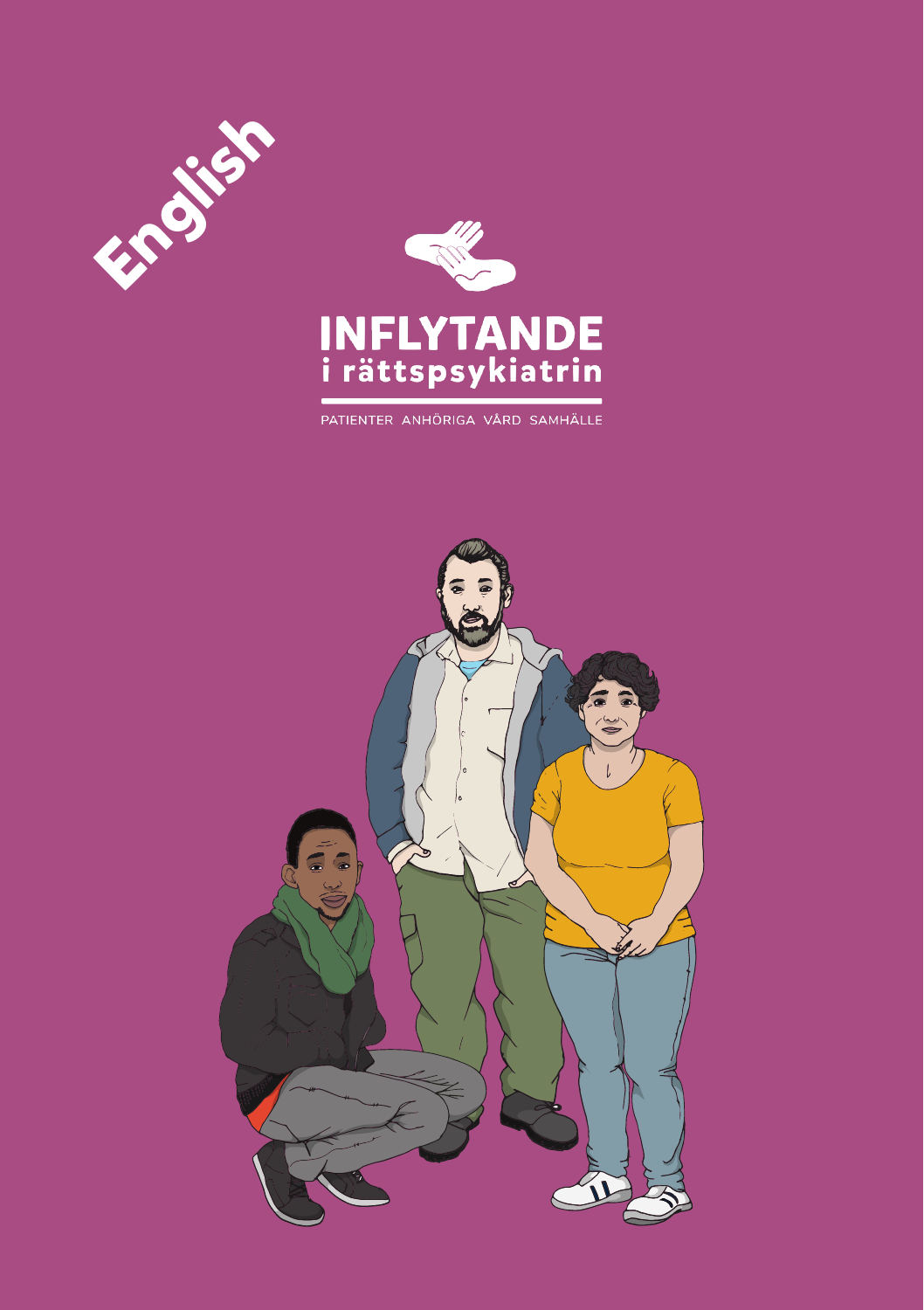# **User Influence in Forensic Psychiatric Care**

People who are admitted to forensic psychiatric services seldom have any opportunity to have a say about their own treatment. Many also feel ashamed when talking about their experiences. Efforts are made to involve patients in their treatment in the forensic psychiatric clinics in Sweden, but there is a great capacity to increase the level of user influence. The Swedish Partnership for Mental Health has therefore started a three-year project focusing on forensic psychiatric care, financed by the Swedish State Inheritance Fund.

#### **Greater participation and less self-stigmatization**

The project was started on 1st. April 2020 and aims to inspire people with their own experiences of forensic psychiatric care to participation more in the development of these services. The support for each individual patient can be better adapted by listening to what the patients have to say. Tailor-made care leads to a better recovery and improves the possibilities to have a good, functioning life after discharge. Another important focus in the project is to reduce selfstigmatization among those in this group, who often encounter prejudice and negative attitudes in society.

### **Who will be helped by the project?**

The target groups are patients who are being cared for or who have previously been cared for in the forensic psychiatric services. The patients' next of kin, who can provide important insights and knowledge, are also involved in the project.

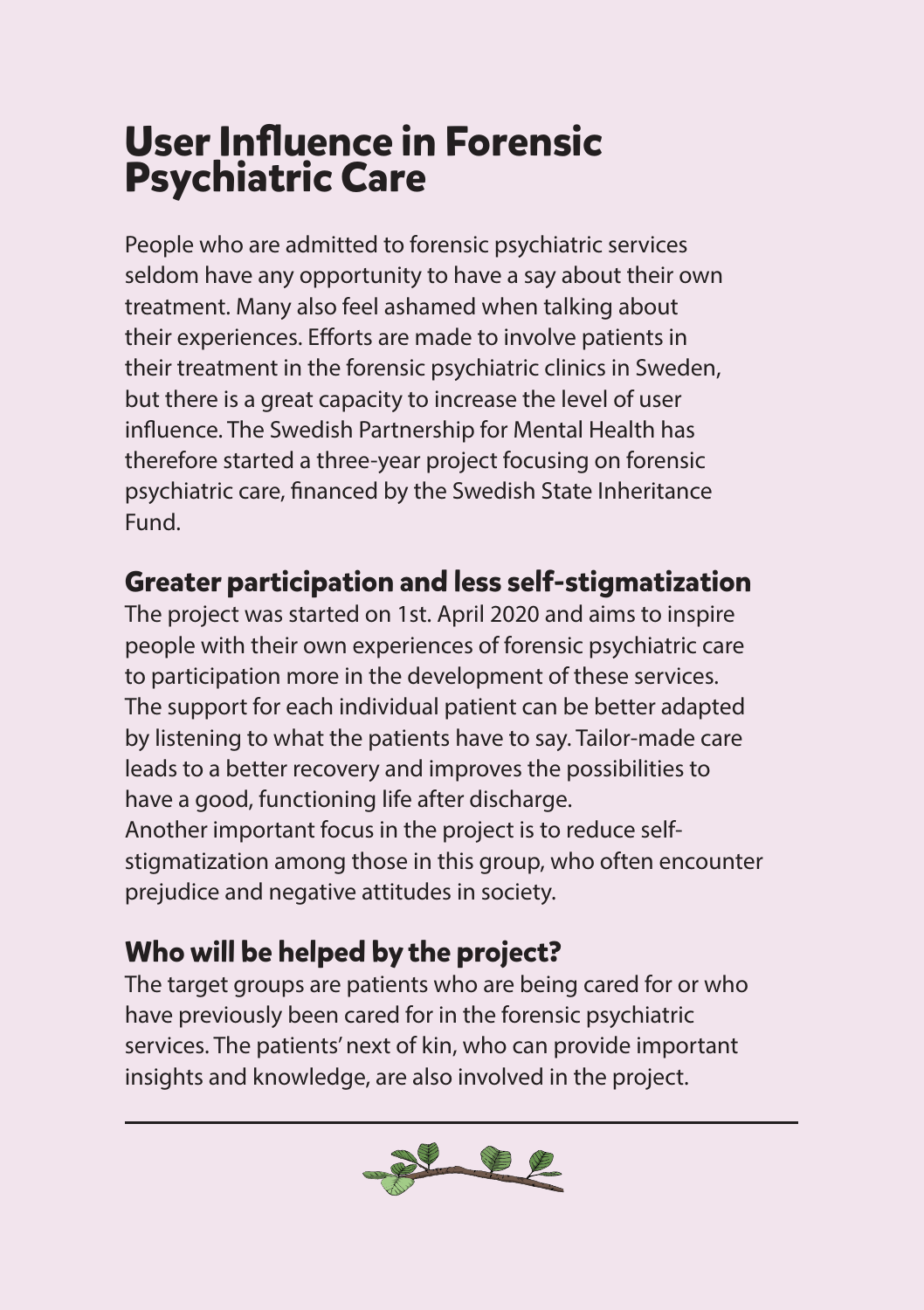#### **Co-operation with forensic psychiatric clinics**

The project is carried out in collaboration with the following forensic psychiatric clinics in Sweden: Regional Hospital Karsudden, Forensic Psychiatric Clinic in Säter, Forensic Psychiatry Stockholm (Helix and Löwenströmska Hospital), Forensic Psychiatric Regional Clinic in Vadstena, Forensic Psychiatric Regional Clinic in Växjö and Forensic Psychiatry Örebro Region.

Together with the clinics, the project will carry out focus groups and study groups with each clinic's patients and explore methods to increase the level of the patients' influence. The aim is to:

• Increase the patients' possibilities to influence how the treatment is provided at the clinics



• Increase the clinics' possibilities to run their services based on the patients' needs and views.

The project also collaborates with The Swedish Association of Local Authorities and Regions (SKR) and the Adult Education Association (Studieförbundet Vuxenskolan).

#### **Participate in the project**

Do you have experience of the forensic psychiatric services as a patient, are you a next of kin or do you want to co-operate with the project? Contact the project manager Emelie Lundin:

E-mail: emelie.lundin@nsph.se Telephone no.: + 46 76 698 63 45

The Swedish Partnership for Mental Health, NSPH, is a network of organizations for patients, users and next of kin in the mental health field. Read more at www.nsph.se.